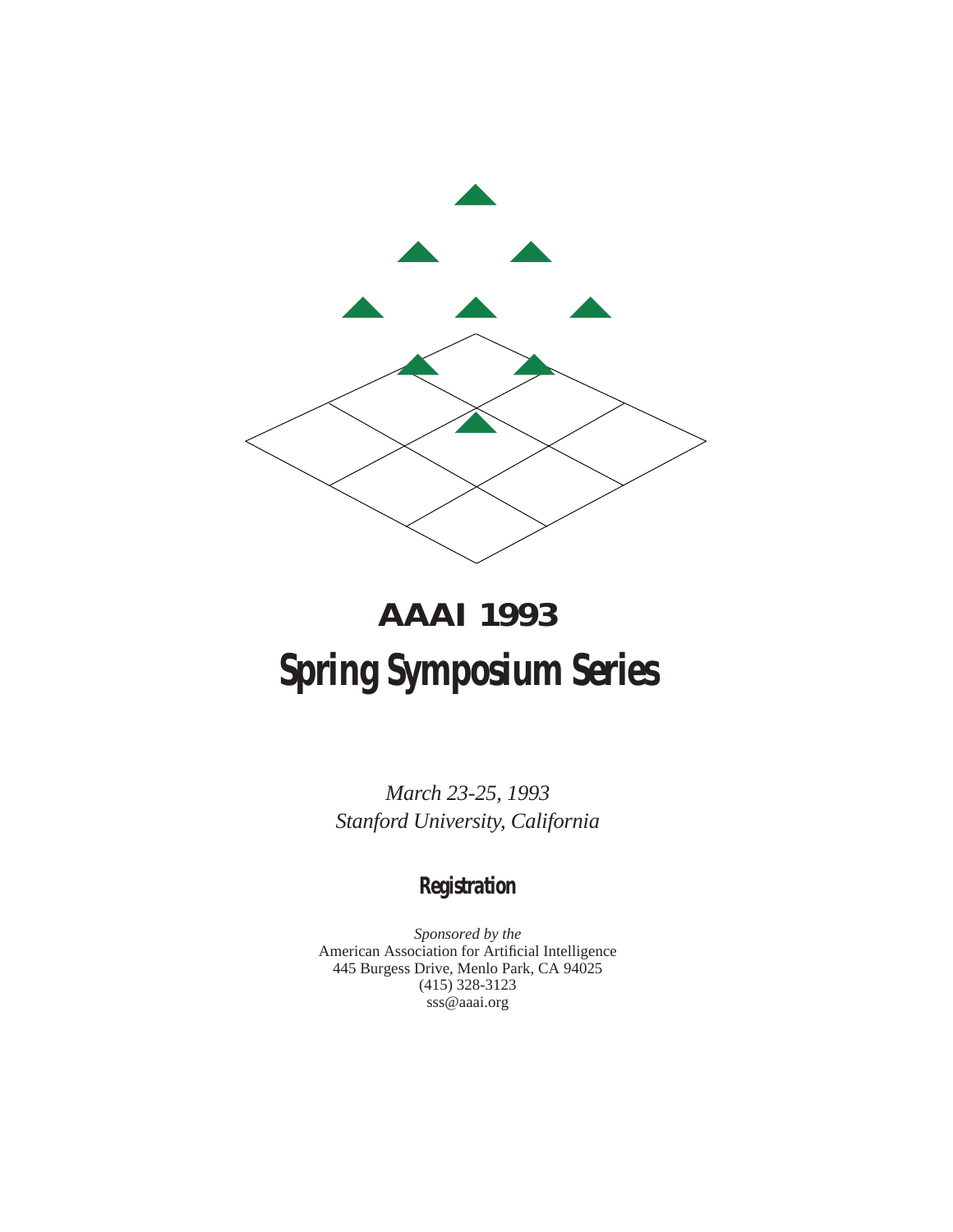The American Association for Artificial Intelligence, in cooperation with<br>
Stanford University's Department of<br>
Computer Science, presents the 1993 Spring cial Intelligence, in cooperation with Computer Science, presents the 1993 Spring Symposium Series, to be held March 23–25, 1993, at Stanford University. The topics of the eight symposia in the 1993 Spring Symposium Series are:

- *• AI and Creativity*
- *• AI and NP-Hard Problems*
- *• Building Lexicons for Machine Translation*
- *• Case-Based Reasoning and Information Retrieval—Exploring the Opportunities for Technology Sharing*
- *• Foundations of Automatic Planning: the Classical Approach and Beyond*
- *• Innovative Applications of Massive Parallelism*
- *• Reasoning About Mental States: Formal Theories and Applications*

*• Training Issues in Incremental Learning* In addition to the working sessions of the individual symposia, the series will feature a joint plenary session. Working notes will be prepared and distributed to participants in each symposium and may also be available as AAAI Technical Reports.

Each symposium will have limited attendance. Participants will be expected to attend a single symposium throughout the symposium series. In addition to participants selected by the program committees of the symposia, a limited number of other interested parties will be allowed to register in each symposium on a first-come, firstserved basis. To register, please fill out the enclosed form, and send it along with payment to:

> **Spring Symposium Series-93 AAAI 445 Burgess Drive Menlo Park, CA 94025**

# **AI and Creativity**

This symposium will provide a forum for exploring current research in, or relevant to, AI and cognitive science that pertains to creativity. It will draw together researchers from diverse disciplines as well as practitioners and managers engaged in projects that require creativity. Relevant disciplines include AI, cognitive science, computer science, psychology, philosophy, logic, design, engineering, and others. Papers will be presented on a wide range of topics, including philosophical issues in the computational study of creativity, psychological theories and models of creativity, conceptual and formal models of creativity, representational redescription, analogy and metaphor, theory generation and discovery, hybrid architectures (e.g. classical and connectionist hybrids, hybrids using genetic algorithms to evolve neural nets, interplay of deterministic and probabilistic strategies), use of AI and other computational techniques to enhance creativity, and application areas (e.g. science, engineering, architecture and design, business, and government). The symposium will maintain a balance between theoretical issues and descriptions of implemented systems.

*Program Committee:* Terry Dartnall (cochair), Steven Kim (cochair), Robert Levinson, Devika Subramanian, Fay Sudweeks (fay@archsci.arch.su.edu.au)

# **AI and NP-Hard Problems**

Numerous problems that arise naturally in knowledge representation, learning, planning, and other areas of AI can be shown to be NP-hard. Many of these problems involve computationally similar issues cast in different domain-specific guises. This symposium is devoted to the fast-growing community of researchers studying the relationship of AI problems and algorithms to more traditional problems and algorithms from the theoretical computer-science com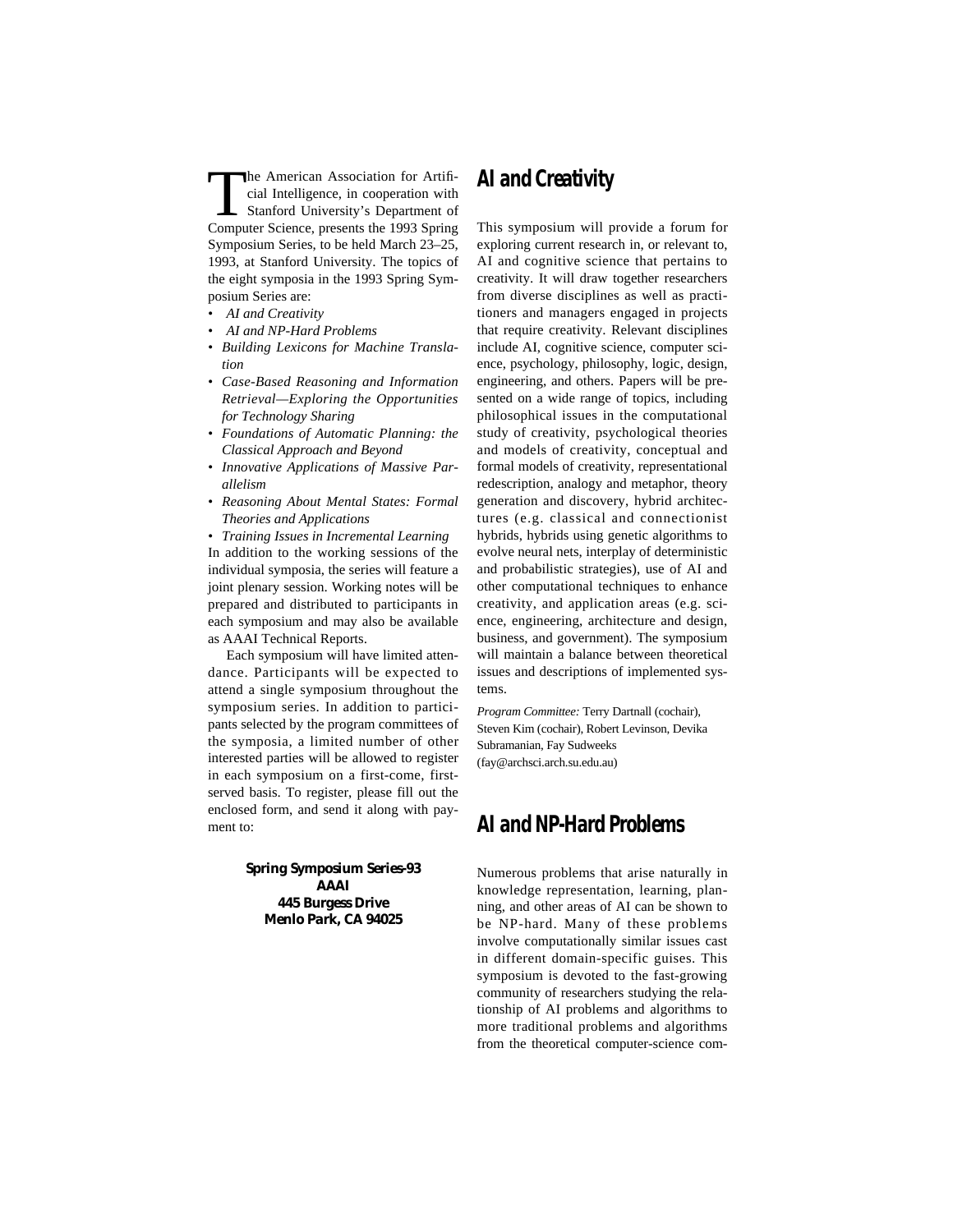munity. For example, stripping away domain-specific details and applying AI methods directly to intractable problems in their "pure" form (e.g., on problems formulated in terms of mathematical primitives such as graphs and sets) makes it possible to generalize results and minimizes the potential for repeatedly attacking the same problem in different domain-specific guises. Moreover, such "abstracted" versions of AI problems provide a good testbed for comparing the behavior of competing algorithms.

The focus of this symposium is on work that is grounded in actual algorithms (ideally with implementations), or that at least makes clear contributions to such efforts. The symposium will be organized in a format that combines research presentations with open-ended discussions, and will include presentations on more established research as well as ongoing efforts.

*Program Committee:* James Crawford, Rina Dechter, Tom Ellman, Haym Hirsh (chair, hirsh@cs.rutgers.edu), David McAllester, Steve Minton, Bart Selman.

# **Case-Based Reasoning and Information Retrieval— Exploring the Opportunities for Technology Sharing**

The fields of case-based reasoning and information retrieval have a shared interest in the indexing of information, the formulation of query expressions suited to retrieving relevant cases, heuristic matching, the measurement of similarity, and the use of domain knowledge to improve search. The purpose of this symposium is to bring researchers from both communities together to discuss issues of common interest, share the results and experiences of their respective research, and seek areas of potential future technology transfer or convergence. Specific topics of interest include, but are

not limited to, such questions as:

• How might IR integrate and take advan-

tage of more structured information, as used in CBR? Can weak and strong retrieval methods be effectively combined?

- How does CBR scale up to large collections of semi-structured information? How can CBR minimize the need for hand-tailoring of the data in a case base?
- What similarity assessment methods and metrics have been developed in CBR and IR? What demands do they make on knowledge representation schemes?
- How well do CBR/IR techniques apply to multi-media information bases?
- How can the construction of viable queries for retrieving desired information be facilitated through CBR methods?
- What kinds of knowledge representations are needed to support reasoning (over cases) as opposed to retrieval? What is the role of reasoning in retrieval?
- Can/should the functions of textual information retrieval and case-based reasoning be integrated into a single application? How can the effectiveness of such a hybrid CBR/IR system be evaluated?

*Program Committee:* Peter Anick (cochair), Bruce Croft, William Mark, Chris Riesbeck, Evangelos Simoudis (cochair, simoudis@aic. lockheed.com)

# **Reasoning about Mental States: Formal Theories & Applications**

Researchers in AI often design systems that must be able to reason about both their own mental states and those of others. This kind of reasoning is common in a number of areas, including cooperative interfaces for databases, database security, planning, intelligent tutoring and especially multi-agent coordination. However, until recently, most formal work on mental states within AI has concentrated only on a related pair of notions—knowledge and belief. In the past few years, however, an increasing reliance on a wide variety of mentalistic notions in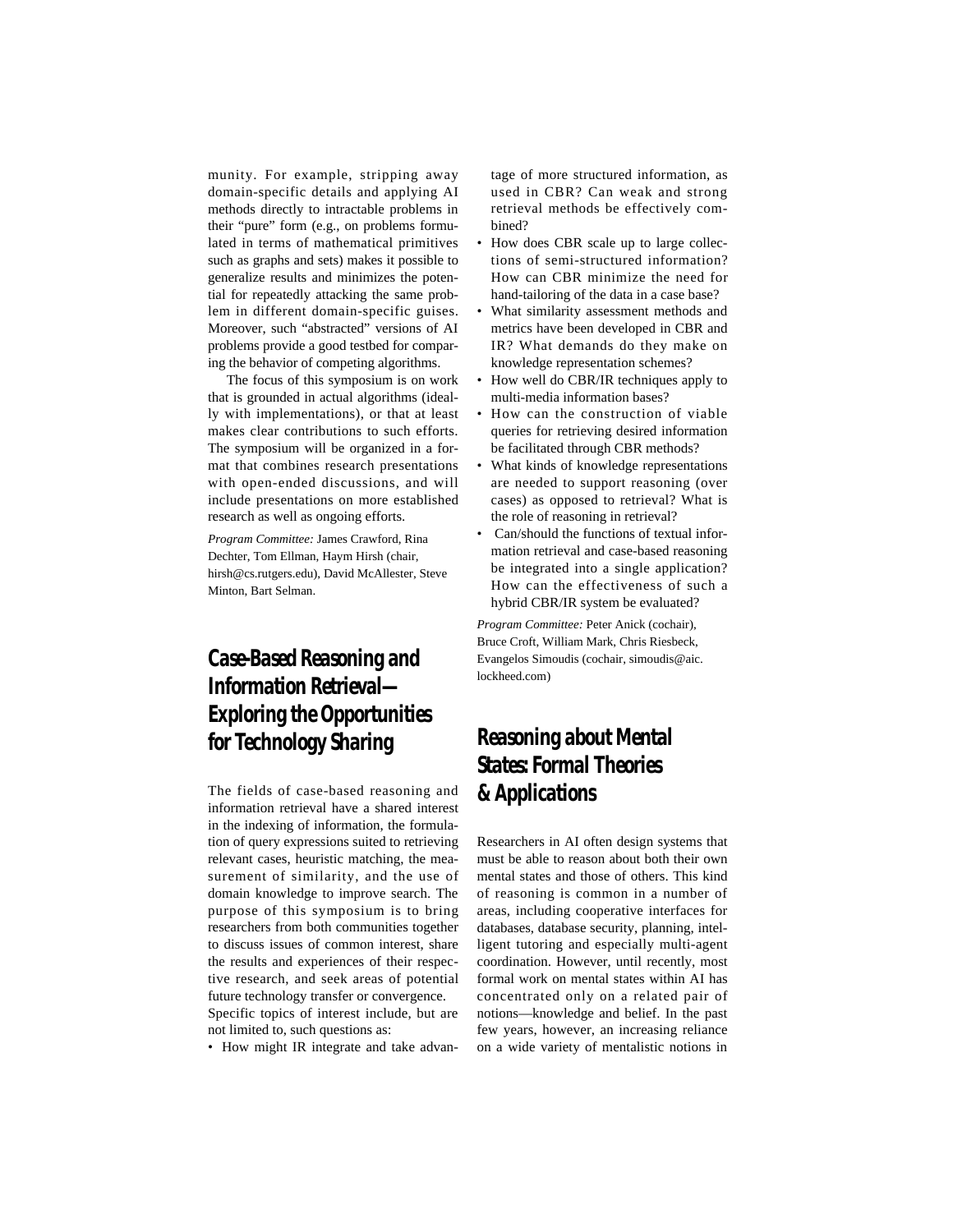the design and understanding of actual systems has led to a broadening of this formal work. As a result, there now exist within AI formal theories of a number of mentalistic notions and their close relatives, including: ability, action, choice, commitment, desire, intention, goals, obligation, perception.

The aim of this symposium is to bring together researchers working on formalisms for reasoning about these mentalistic notions, and also researchers involved in the design of systems that rely upon or incorporate these notions. We hope that the symposium will help to focus research on the development of precise theories for reasoning about a variety of mental states, and also that it can serve as a forum for interaction between those working in other areas whose research relies upon these theories and those concerned primarily with the logic of the matter.

*Program Committee:* Jon Doyle, John Horty (cochair, horty@umiacs.umd.edu), Hector Levesque, Martha Pollack, Yoav Shoham (cochair).

# **Innovative Applications of Massive Parallelism**

The purpose of this symposium is to bring together researchers in different areas of AI who are working in a paradigm using massive parallelism. It is conjectured that massive parallelism will help to overcome what appears to be an impasse in the advancement of AI. The symposium will feature submitted papers on massively parallel search, parallel distributed constraint satisfaction problems, parallelism in inference applications, parallel natural language parsing, massively parallel knowledge representation, cellular computers, massively parallel genetic algorithms, massively parallel memory retrieval, parallelism applied to robot motion planning, case-based reasoning, parallel and distributed rule processing, massive parallelism in neural network simulation, and other topics. Submissions have

been received from all parts of the United States and Europe as well as from Japan, from major universities as well as companies. Invited participants include Scott Fahlman, Jim Hendler, Carl Hewitt, Dan Moldovan, and Lokendra Shastri.

*Program Committee:* Gul Agha, Matt Evett, James Geller (chair, geller@hertz.njit.edu), Hiroaki Kitano, Curt Powley, Dave Waltz.

# **Foundations of Automatic Planning: The Classical Approach and Beyond**

The focus of this symposium will be on taking stock of where AI planning has been and where it is going—an "introspective analysis" of the field in general and classical planning's foundational role in particular. The workshop will foster discussion on various fronts. First, we hope to constructively analyze inherent strengths and weaknesses of the classical approach. While previous classical planning systems may have failed to achieve certain types of behavior, the underlying precepts of classical planning may not themselves be flawed. Another goal is to relate new formalisms and approaches to previous work in classical planning. Finally, since terminology has often become confused in recent years, one of the goals of the symposium will be to establish a more solid agreement on a planning vocabulary. By doing so, we hope to clarify the status of current results and outstanding problems.

Papers were solicited in the following topic areas: planning techniques (with an eye towards fostering comparative understanding within the field); terminology (a focus on defining common language); research methodology and evaluation (a focus on the qualities that domains should manifest and what domains tell us about planner performance).

*Program Committee:* Mark Drummond, Subbarao Kambhampati, Amy Lansky (chair,

lansky@ptolemy.arc.nasa.gov), Ed Pednault, Qiang Yang.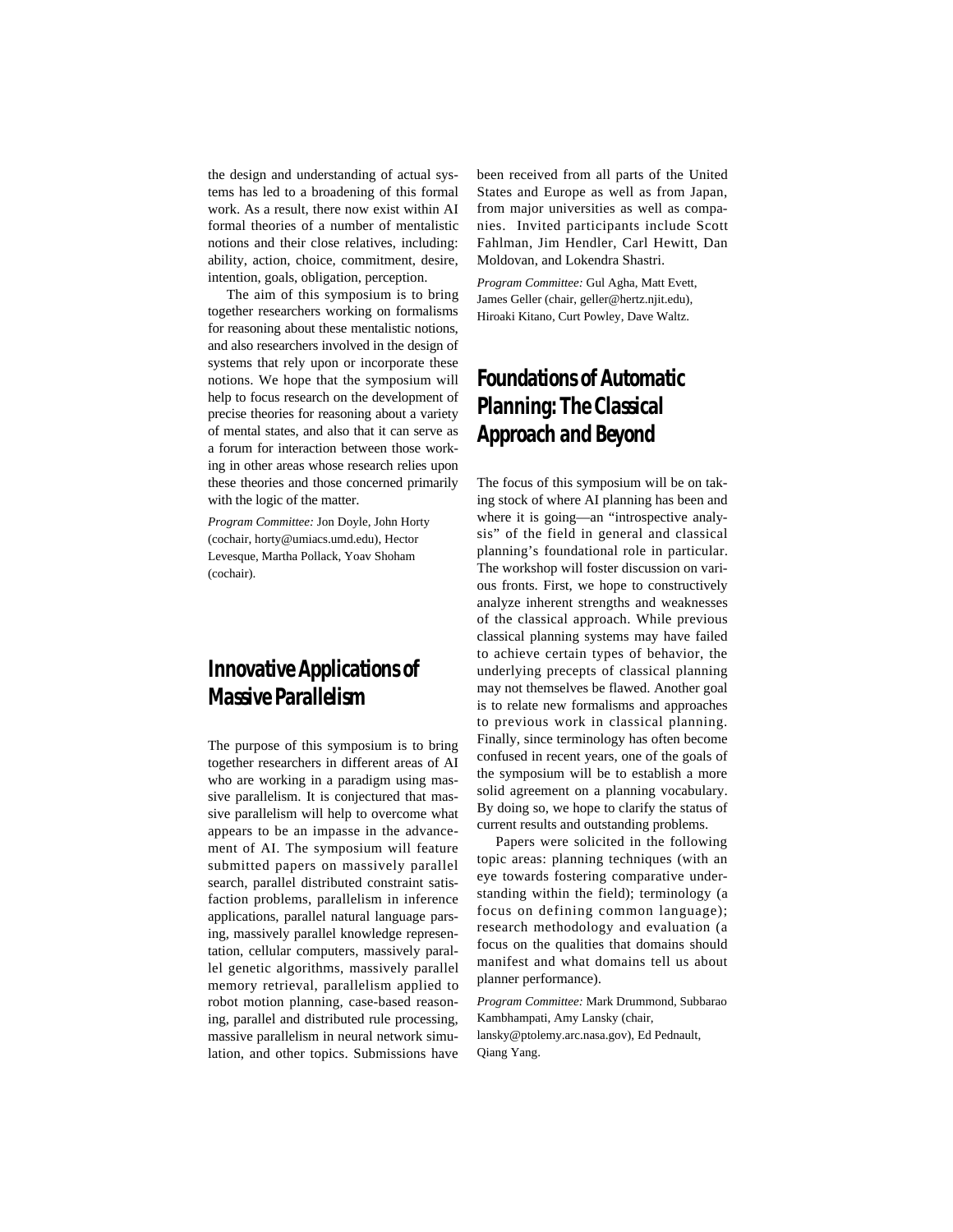# **Building Lexicons for Machine Translation**

This symposium provides a forum for researchers from the fields of MT and the lexicon to focus on the intersection of the two fields. A number of fundamental questions will be addressed:

- What lexical levels are required by a machine translation system?
- What are the interdependencies between these levels?
- Can automatic procedures be used for the construction of lexical representations?
- To what extent is it possible to share lexicons?
- What are the different types of MT mappings and how do these mappings affect the representation that is used in the lexicon?
- What types of MT divergences and mismatches must be accommodated in the lexicon?
- Can we, or have we, achieved languageindependence in the representations that are used in the lexicon?

*Program Committee*: Michael Brent, Bonnie Dorr (chair, bonnie@umiacs.umd.edu), Sergei Nirenburg, Elaine Rich, Patrick Saint-Dizier.

# **Training Issues in Incremental Learning**

In contrast with batch learning in which all the data are available before processing, incremental learning implies that the learner process the data sequentially, and make predictions in an on-line manner, typically updating the hypothesis throughout the learning session. While many researchers have studied incremental learning systems, until recently, little effort was spent identifying and studying issues specific to incremental learning. For example:

• How do the complexity of learning (cost of updating the hypothesis) and the improvement in the accuracy of the hypothesis change during the course of the learning session?

- How many observations are required to obtain a "stable" hypothesis?
- How does data ordering affect learning?
- How can concept drift be handled?

Accordingly, the focus of this symposium is not on implementations, but on the general properties and common issues addressed by the many separate research efforts in the area of Incremental Learning.

*Program Committee:* Antoine Cornuejols (chair, antoine@lri.lri.fr), Douglas Fisher, Sally Goldman, Lorenza Saitta, Jeffrey Schlimmer.

# **Registration**

#### *All attendees must preregister.*

Each symposium has a limited attendance, with priority given to invited attendees. **All accepted authors, symposium participants, and other invited attendees must register by February 5, 1993.** After that period, registration will be opened up to the general membership of AAAI and other interested parties. **All registrations must be postmarked by February 19, 1993.**

Your registration fee of \$215.00 (students \$95.00; legible proof of full-time student status must be included) covers your attendance at the symposium, a copy of the working notes for your symposium, and the reception.

Please fill out the attached registration form and mail it with your fee to:

### **Spring Symposium Series–93 445 Burgess Drive Menlo Park, CA 94025**

Checks (drawn on US bank) or international money orders should be made out to AAAI. VISA, MasterCard and American Express are also accepted.

Parking will be available on the Stanford campus from March 23-25 for \$15.00. Application for a parking permit is included on the attached registration form. A permit will be mailed to you with your preregistration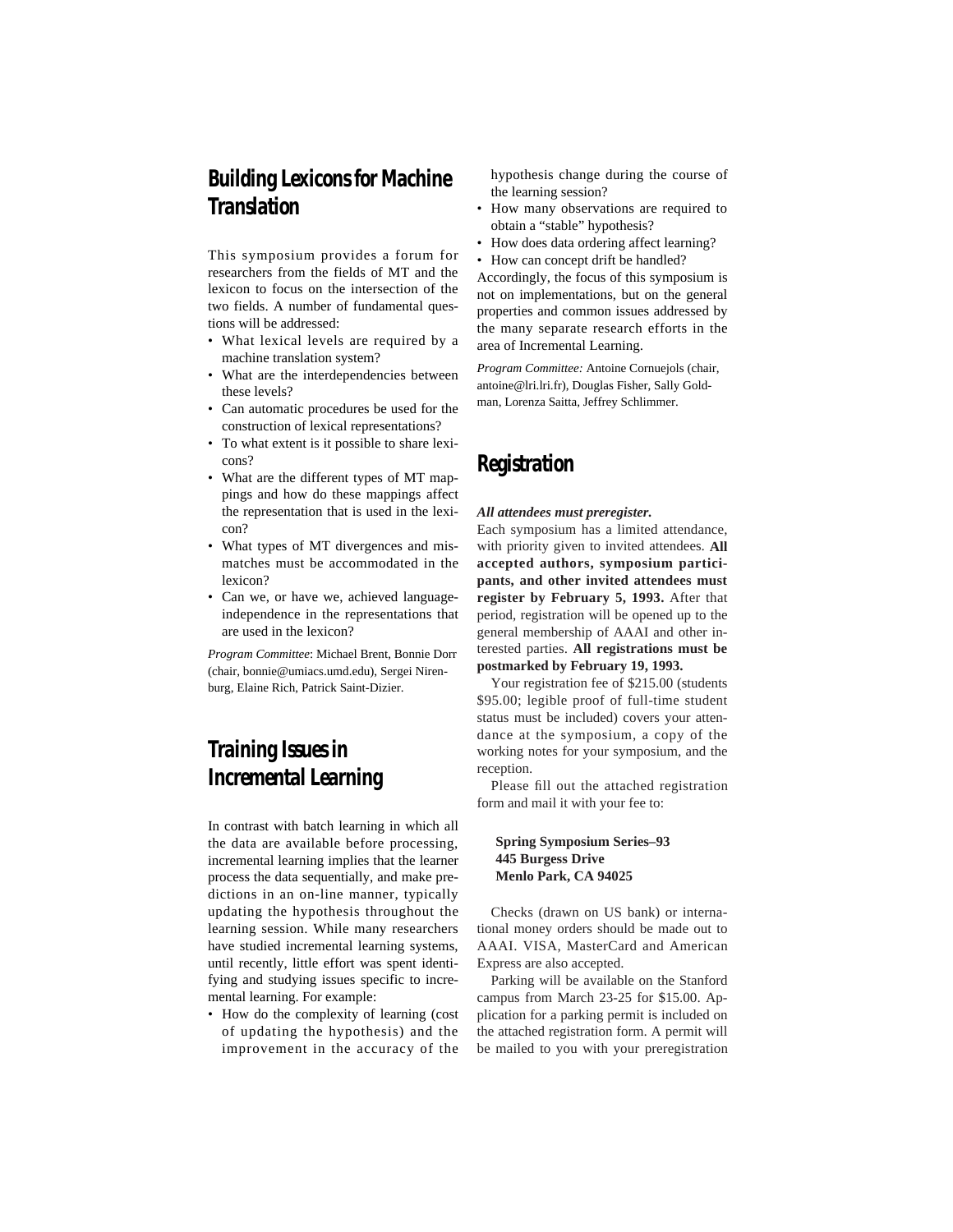materials along with a map and directions to the assigned lots.

**Please note: Requests for refunds must be received in writing by March 5, 1993. A \$25.00 processing fee will be levied on all refunds granted.**

When you arrive at Stanford, please pick up your complete registration packet in the lobby of Cubberly Auditorium, located in the School of Education. Registration hours will be:

| Monday, March 22:                                       | $3:00 \text{ PM} - 5:00 \text{ PM}$  |
|---------------------------------------------------------|--------------------------------------|
| Tuesday, March 23:                                      | $8:00 \text{ AM} - 5:00 \text{ PM}$  |
| <i>Wednesday, March 24:</i> 8:00 $AM - 5:00 \text{ PM}$ |                                      |
| Thursday, March 25:                                     | $8:00 \text{ AM} - 12:00 \text{ PM}$ |

Please call Annette Eldredge at 415/328- 3123 for further information.

# **Tentative Program Schedule**

*(subject to change)*

### **Tuesday, March 23**

| $9:00$ AM $-5:30$ PM  | Symposia sessions           |
|-----------------------|-----------------------------|
| $6:00$ PM- $-7:00$ PM | Reception,                  |
|                       | <b>Tresidder Oak Lounge</b> |

#### **Wednesday, March 24**

9:00 AM––5:30 PM Symposia sessions 7:30 PM––10:00 PM Plenary sessions, Cubberly Auditorium

**Thursday, March 25**

9:00 AM––12:30 PM Symposia sessions

*Registration will be in the lobby of Cubberly Auditorium in the School of Education.*

# **Hotels**

For your convenience, AAAI has reserved a block of rooms at the following hotels. **Symposium attendees must contact the hotels directly. Please identify yourself as an AAAI Spring Symposium Series registrant to qualify for the reduced rate.**

#### **Creekside Inn (Best Western)**

3400 El Camino Real Palo Alto, CA 94306 *Phone:* 415/493-2411 *Fax:* 415/493-6787 Marguerite shuttle pick-up: 0.5 mile *Rates:* \$62-68 (S or D) Reserve before 3/1/93

#### **Holiday Inn-Palo Alto**

625 El Camino Real Palo Alto, CA 94301 *Phone:* 415/328-2800 *Fax:* 415/327-7362 Marguerite shuttle stop nearby *Rates:* \$96 (S), \$106 (D) Reserve before: 3/9/93

### **Stanford Terrace Inn**

531 Stanford Ave Palo Alto, CA 94306 *Phone:* 415/857-0333 *Fax:* 415/857-0343 Marguerite shuttle stop nearby *Rates:* \$77 (S), \$82 (D) Reserve before: 2/22/93

### **Other Hotels**

*(Available only on a first-come, first served basis; all prices are subject to changes without notice):*

### **Mermaid Inn**

727 El Camino Real Menlo Park, CA 94025 *Phone:* 415/323-9481 No fax. *Rates:* \$48-62 (S), \$58-68 (D)

### **Riviera Motor Lodge**

15 El Camino Real Menlo Park, CA 94025 *Phone:* 415/321-8772 *Fax:* 415/321-2137 *Rates:* \$44 (S), \$52 (D)

### **The Cardinal Hotel**

235 Hamilton Avenue Palo Alto, CA 94301 *Phone:* 415/323-5101 *Fax:* 415/325-6086 Marguerite shuttle stop nearby *Rates:* \$55 (S), \$65 (D)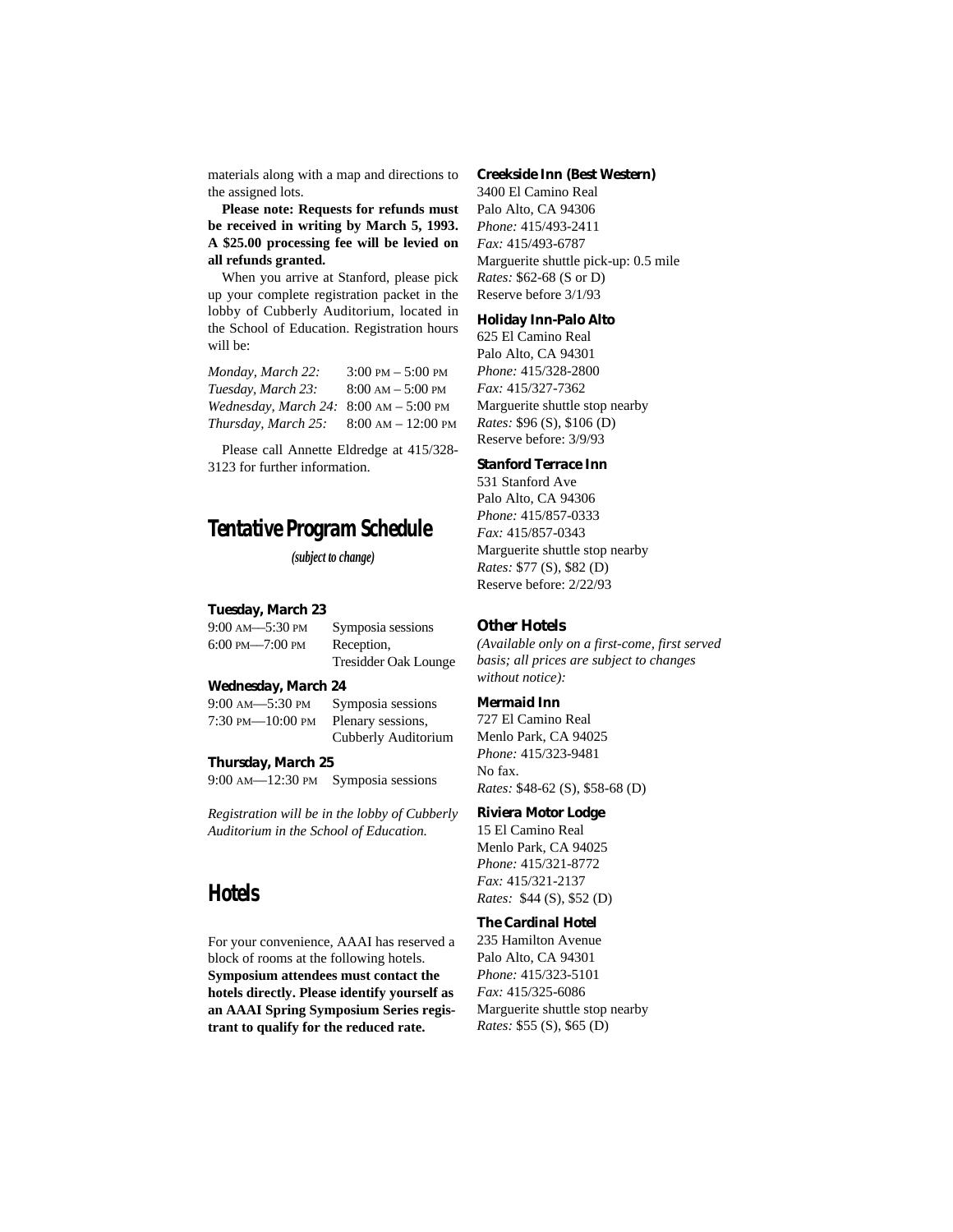### **Hotel California**

2431 Ash Street Palo Alto, CA 94306 *Phone:* 415/322-7666 No fax. Marguerite shuttle stop nearby *Rates:* \$48 (S), \$51 (D) (Continental breakfast included)

### **Travelodge**

3255 El Camino Real Palo Alto, CA 94306 *Phone:* 415/493-6340 *Fax:* 415/424-9535 Marguerite shuttle stop nearby *Rates:* \$52 (S), \$57 (D)

### **Disclaimer**

In offering the Creekside Inn (Best Western), Holiday Inn, and Stanford Terrace Inn (hereinafter referred to as "Supplier") and all other service providers for the AAAI Spring Symposium Series, the American Association for Artificial Intelligence acts only in the capacity of agent for the Supplier which is the provider of transportation or of hotel rooms. Because the American Association for Artificial Intelligence has no control over the personnel, equipment or operations of providers of accommodations or other services included as part of the Symposium program, AAAI assumes no responsibility for and will not be liable for any personal delay, inconveniences or other damage suffered by symposium participants which may arise by reason of  $(1)$  any wrongful or negligent acts or omissions on the part of any Supplier or its employees, (2) any defect in or failure of any vehicle, equipment or instrumentality owned, operated or otherwise used by any Supplier, or (3) any wrongful or negligent acts or omissions on the part of any other party not under the control, direct or otherwise, of AAAI.

### **Ground Transportation**

*This information is the best available at time of printing. Fares and routes change frequently. Please check by telephoning the appropriate numbers below for the most upto-date information.*

### **Van**

*Supershuttle—*24 hour van service to and from San Francisco Airport. San Francisco Airport–Palo Alto rates are: \$23.00 for one person one way; \$23.00 plus \$7.00 for two persons going to the same address. Cash and major credit cards accepted. For reservations call 415/558-8500.

*Airport Connection—*Van service \$14.00 one way to and from San Francisco Airport to Palo Alto. From San Jose Airport, shared ride service (no vans) is \$19.00 to Palo Alto. Cash, major credit cards, or checks accepted. Call 415/363-1500 within California, or 800/247-7678 in other areas. White courtesy telephone available at San Francisco Airport.

### **Stanford Shuttle**

The Stanford University Marguerite Shuttle Bus provides service from several points along El Camino Real, the train station, and other surrounding locations to the Stanford Oval as well as transportation around the Stanford campus. Complete Marguerite schedules will be included in registration packets.

### **Train**

The Southern Pacific Commuter Train runs between San Francisco and Palo Alto station starting at 4:50 am with the last train leaving San Francisco at 10:00 pm (weekdays). The fare is \$6.00 round trip for same-day travel, or \$3.00 one way. For up-to-date fare information and time tables, call toll free 800/660-4287.